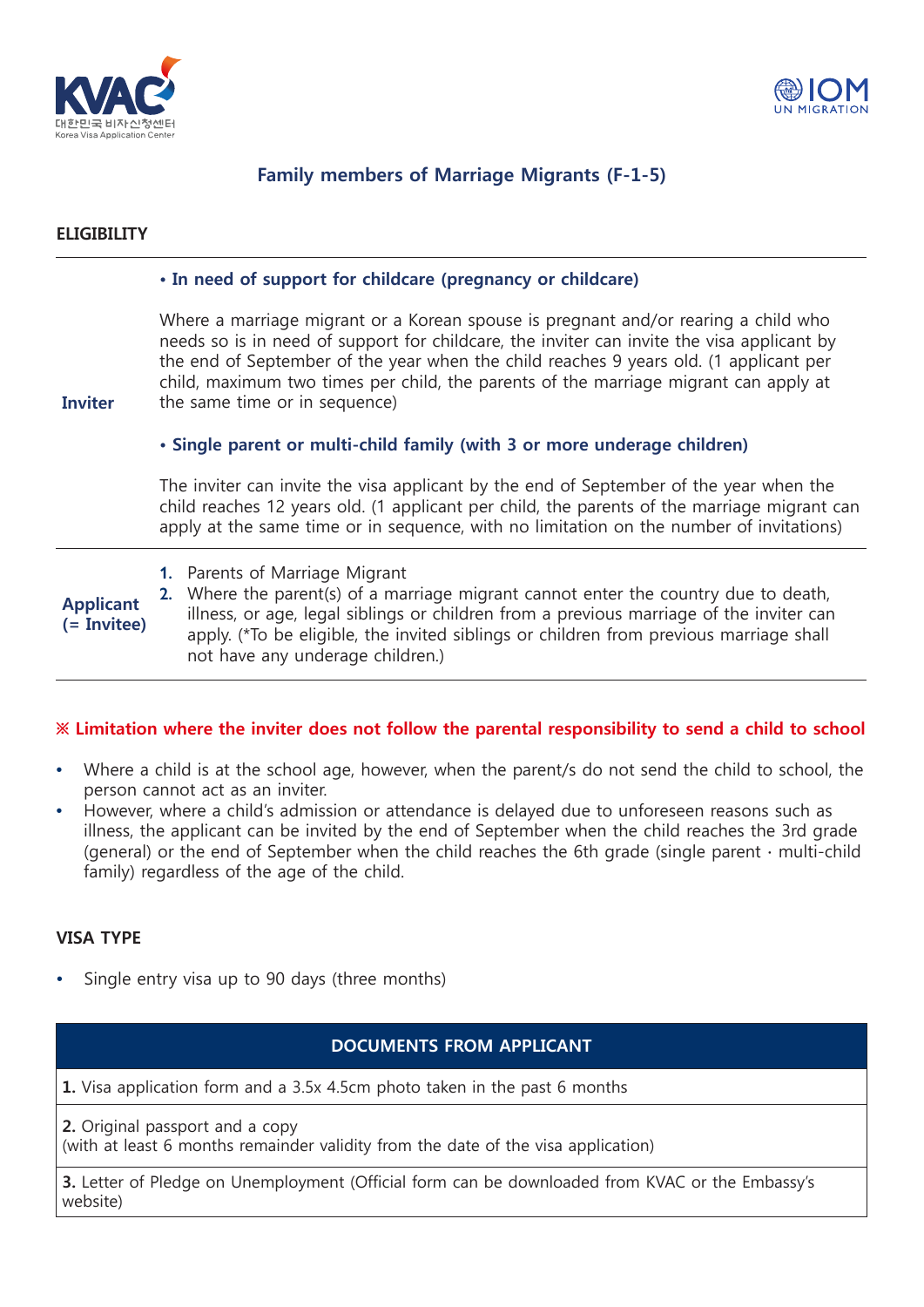# **4.** Family Reference Documents

## **•** Parents

- $\mu$  Birth certificate, adoption certificate (adoptive parents), marriage certificate, all certificates shall be printed out from E-Mongolia.
- ¤ Family photos
- **•** Siblings
	- $\alpha$  Inviter's birth certificate, applicant(invitee)'s birth certificate, applicant(invitee)'s marriage relation certificate, all certificates shall be printed out from E-Mongolia.
	- ¤ Family photos
- **•** Children from a previous marriage
	- ¤ Birth certificate printed out from E-Mongolia
	- ¤ Family photos

**5.** Supporting documents to explain why the parent(s) of the inviter cannot travel to Korea **(applicable persons)**

- **•** Supporting documents that can prove that the parent(s) of the inviter cannot travel to Korea due to old age (over 60 years old)
- **•** Death certificate or supporting document related to a health condition such as illness (issued by any of the designated hospitals: National Trauma and Orthopedic Research Center, National Cancer Center, First, Second, and Third Central Hospitals, National Center for Communicable Diseases, Intermed Hospital, Grandmed Hospital, and Songdo Hospital)

**6.** TB test report (issued by any of the designated hospitals: National Trauma and Orthopedic Research Center, First, Second, and Third Central Hospitals, National Center for Communicable Diseases, Grandmed Hospital, Songdo Hospital, and Gyals Medical Center)

**※ The applicant must not have received any departure order or eviction notice in Korea in the past.**

# **DOCUMENTS FROM INVITER**

**1.** Copy of official government ID

**2.** Invitation Letter (Official form can be downloaded from KVAC or the Embassy's website)

- **•** Letter of Guarantee (Period of guarantee should be three years upon entry to the country; (Official form can be downloaded from KVAC or the Embassy's website)
- **•** Letter of Pledge from Inviter (Official form can be downloaded from KVAC or the Embassy's website)
- **3.** Family Reference Documents issued in Korea (issued in the past 3 months)
- **•** Basic certificate, family relations certificate, marriage relationship certificate, resident register, family relationship certificate issued of the child(ren)

**※ Where the inviter is pregnant, the inviter shall submit a pregnancy medical report or a pregnancy journal.**

**※ Where the number of children is 2 or more, the family relations certificates of all children shall be submitted. In case of an adopted child, an adoption relation certificate must be submitted.**

**4.** Proof documents for residence (both the certified copy of the real estate register and the lease agreement)

**5.** Where child(ren) is a school-aged child(ren), proof of enrollment shall be submitted. **(applicable persons)**